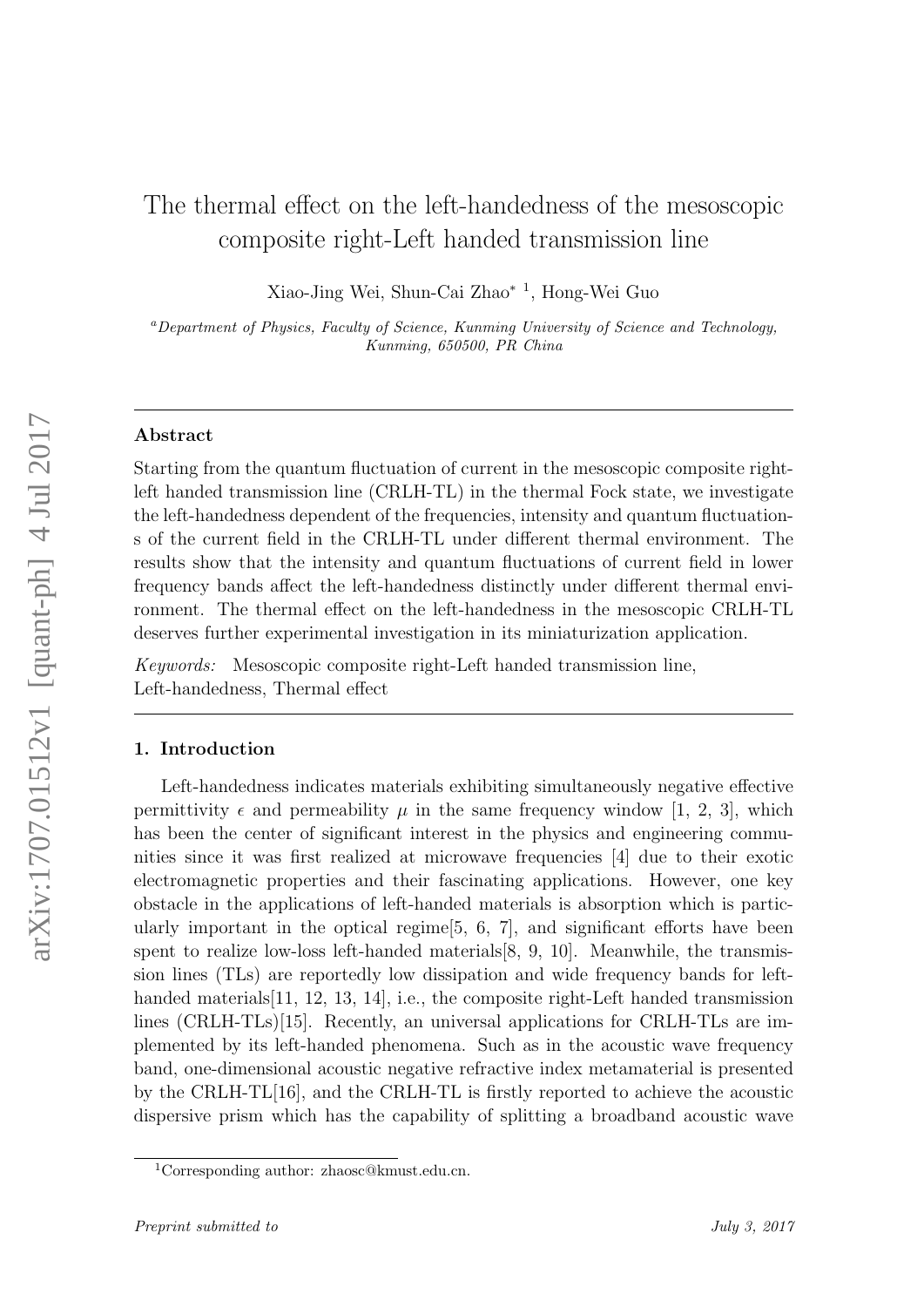into its constituent Fourier components within the audible frequency range of 800  $Hz-1300$  Hz $[17]$ . In the the antenna application, the fractional bandwidth can be enhanced from 0.31% to 12.5% in a resonant antenna with an asymmetric coplanar waveguide based on the CRLH-TL[18]. And a new class of miniaturized nonreciprocal leaky-wave antenna is proposed for miniaturization, nonreciprocal properties and wide-angle scanning at the same time[19]. With four unit cells of CRLH-TL a wide-band loop antenna is proposed in a compact size[20]. Nowadays, under the nanotechnology and microelectronics influence, the compact application has turned to a tendency for CRLH-TLs.

However, when the compact size of the CRLH-TL approaches the Fermi wavelength, the quantum effects on the CRLH-TL must be taken into account similarly to the mesoscopic circuits[21, 22, 23, 24, 25]. In our former work, we firstly deduced the quantum features of negative refraction index (NRI) of the lossless mesoscopic left-handed transmission line (LH-TL)[26]. And then the quantized lossy LH-TL[27] entered our the next work, we discussed the characteristics of NRI of the lossy LH-TL[27] in a displaced squeezed Fock state. And some novel quantum effects caused by the dissipation were revealed and were reputed significance for the miniaturization application of LH-TL.

Thus, from the point of against this miniaturization application challenge, this paper exploits the thermal effect on the left-handedness of the CRLH-TL in the thermal Fock state. And this paper is organized as follows. In Sec.2, we quantize the travelling current field in the unit-cell circuit of the CRLH-TL, and deduce the permittivity  $\epsilon$  and permeability  $\mu$  in the thermal Fock state. Then we evaluate the left-handedness in the thermal Fock state in Sec.3. Sec.4 presents our summary and conclusions.

### 2. The quantized CRLH-TL in the thermal Fock state



Figure 1: Schematic diagram of equivalent unit-cell circuit of the mesoscopic CRLH-TL.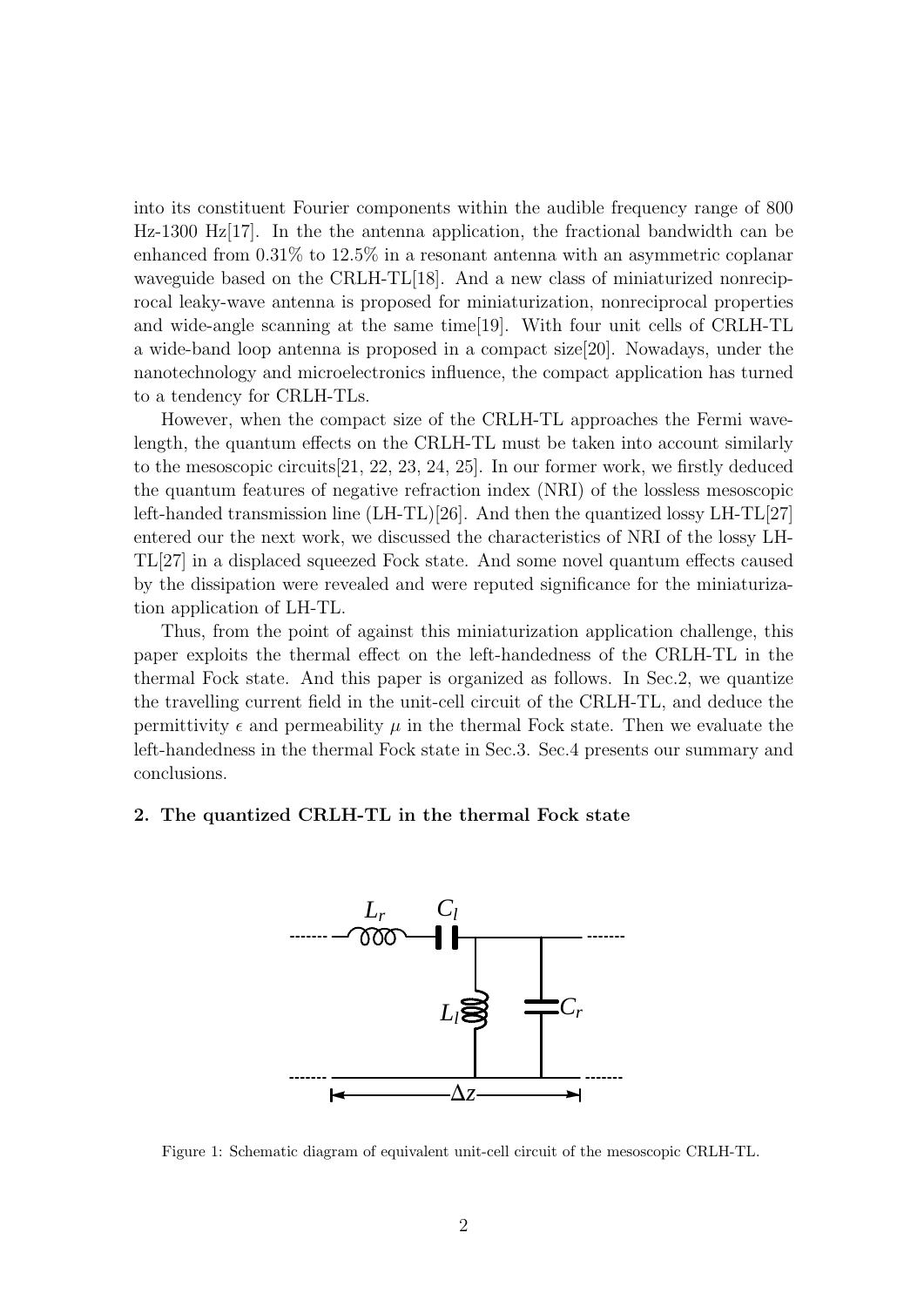The equivalent unit-cell circuit model of the proposed CRLH-TL is shown in Fig. 1. It consists of the series capacitor  $C_l$  and inductance  $L_r$ , shunt inductance  $L_l$  and capacitor  $C_r[28]$ . And the dimension  $\Delta z$  of the equivalent unit-cell circuit is much less than the wavelength at operating frequency. The permittivity  $\epsilon$ , permeability  $\mu$  for the unit-cell circuit in Fig.1 read as  $\epsilon = C_r - \frac{1}{\omega^2}$  $\frac{1}{\omega^2 L_l}, \ \mu \ = \ L_r - \frac{1}{\omega^2 l}$  $\frac{1}{\omega^2 C_l}$  [29], respectively. Hence, let us now consider Kirchhoffs voltage and current laws for the unit-cell circuit in Fig. 1, which respectively read

$$
u(z,t) = i(z,t)\left[\frac{1}{j\omega\frac{C_l}{\Delta z}} + j\omega L_r \Delta z\right] + u(z + \Delta z, t),
$$
  

$$
i(z,t) = \left[\frac{1}{j\omega\frac{L_l}{\Delta z}} + j\omega\frac{C_r}{\Delta z}\right]u(z + \Delta z, t) + i(z + \Delta z, t)
$$

where  $u(z, t)$  is the voltage,  $i(z, t)$  is the current, and  $\omega$  is the angle frequency. When  $\Delta z \rightarrow 0$ , the above equations, lead to the following system:

$$
\frac{\partial^2 u(z,t)}{\partial z^2} = -[\omega L_r - \frac{1}{\omega C_l}] \times [\omega C_r - \frac{1}{\omega L_l}] u(z,t),
$$
  

$$
\frac{\partial^2 i(z,t)}{\partial z^2} = -[\omega L_r - \frac{1}{\omega C_l}] \times [\omega C_r - \frac{1}{\omega L_l}] i(z,t)
$$

The above equations,together with the auxiliary equations  $i(z, t) = C \frac{\partial u(z, t)}{\partial t}$  and  $C = C_r + C_l$  lead to the forward plane-wave solutions:

$$
u(z,t) = Ae^{-j(wt - \beta z)} + A^* e^{j(wt - \beta z)}
$$
(1)

$$
i(z,t) = jwC[A^*e^{j(wt-\beta z)} - Ae^{-j(wt-\beta z)}]
$$
\n(2)

with  $\beta = \sqrt{\frac{\omega}{\omega}}$  $(\frac{\omega}{\omega_r})^2 + (\frac{\omega_l}{\omega})^2 - k\omega_l^2$ , where  $\omega_r = \frac{1}{\sqrt{L_r}}$  $\frac{1}{L_rC_r},\,\omega_l=\frac{1}{\sqrt{L_l}}$  $\frac{1}{\overline{L_l C_l}}$ ,  $k = L_r C_l + L_l C_r$ . In Eq.(1) and Eq.(2),  $A^*$  is the complex conjugate of A for the normalization purpose. To simplify Eq.(1) and Eq.(2), two functions  $\xi(z, t)$  and  $\eta(z, t)$  are introduced by

$$
u(z, t) = \xi(z, t),
$$
  

$$
i(z, t) = \frac{\omega^2}{z_0} \eta(z, t)
$$

where  $z_0$  is the length of per unit circuit. We assume that  $\omega$  is given and choose the unit length of circuit  $z_0$  to be fixed. Then,  $\eta(z, t)$  and  $\zeta(z, t)$  differential t are

$$
\frac{\partial \xi(z,t)}{\partial t} = \frac{\omega^2}{Cz_0} \eta(z,t),\tag{3}
$$

$$
\frac{\partial \eta(z,t)}{\partial t} = -Cz_0\xi(z,t) \tag{4}
$$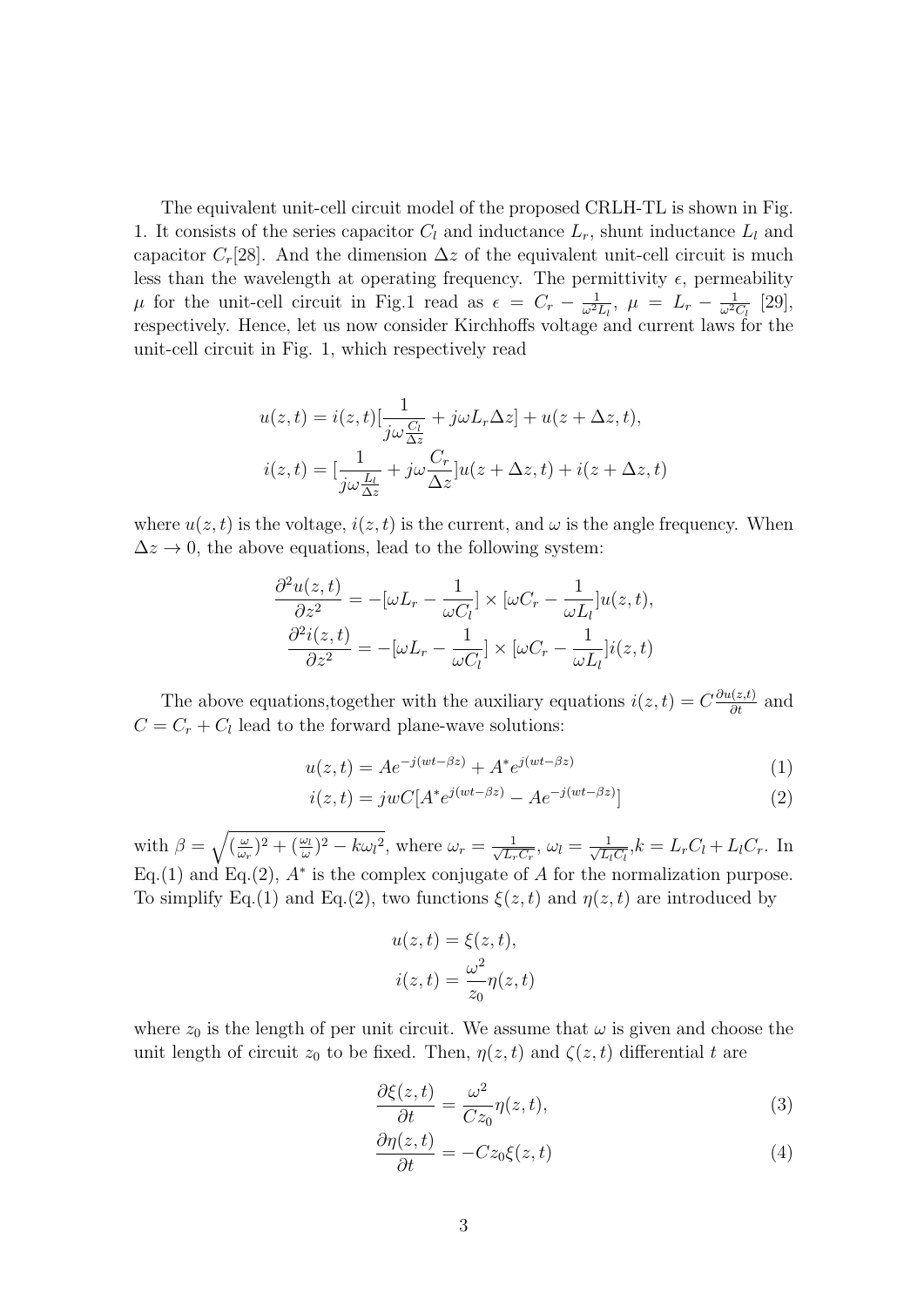It is straightforward to find the following relation,

$$
\frac{\partial}{\partial \xi(z,t)} \left( \frac{\partial \xi(z,t)}{\partial t} \right) + \frac{\partial}{\partial \eta(z,t)} \left( \frac{\partial \eta(z,t)}{\partial t} \right) = 0 \tag{5}
$$

So,  $\eta(z, t)$  and  $\zeta(z, t)$  are the canonically conjugate variables and obey the hamiltonian canonical equations,

$$
\frac{\partial \xi(z,t)}{\partial t} = \frac{\partial H}{\partial \eta(z,t)},\tag{6}
$$

$$
\frac{\partial \eta(z,t)}{\partial t} = -\frac{\partial H}{\partial \xi(z,t)}\tag{7}
$$

The integrals of Eq.(6) and Eq.(7) can deduce the hamiltonian for the electromagnetic wave with the ignored integral initial constant as follows,

$$
H = \frac{\omega^2}{2Cz_0}\eta^2(z,t) + \frac{1}{2}Cz_0\xi^2(z,t)
$$
\n(8)

If we associate hermitian operators of  $\hat{\eta}(z,t)$  and  $\hat{\xi}(z,t)$  and require that they satisfy the commutation relation,

$$
[\hat{\xi}, \hat{\eta}] = j \frac{Cz_0}{\omega} [Ae^{-j(wt - \beta z)} + A^* e^{j(wt - \beta z)}, A^* e^{j(wt - \beta z)} - A e^{-j(wt - \beta z)}]
$$
  
=  $j \frac{2Cz_0}{\omega} [\hat{A}, \hat{A}^*]$   
=  $j\hbar$ 

then, we achieve the quantized unit-cell circuit with the definitions,

$$
\hat{A} = \hat{a}\sqrt{\frac{\hbar\omega}{2Cz_0}}
$$

$$
\hat{A}^* = \hat{a}^*\sqrt{\frac{\hbar\omega}{2Cz_0}}
$$

Then the two operators  $\hat{\eta}(z,t)$  and  $\hat{\xi}(z,t)$  are,

$$
\hat{\xi}(z,t) = \sqrt{\frac{\hbar\omega}{2Cz_0}} [\hat{a}e^{-j(wt-\beta z)} + \hat{a}^\dagger e^{j(wt-\beta z)}],\tag{9}
$$

$$
\hat{\eta}(z,t) = j\sqrt{\frac{\hbar\omega}{2Cz_0}} [\hat{a}^{\dagger}e^{j(wt-\beta z)} - \hat{a}e^{-j(wt-\beta z)}]
$$
\n(10)

and the quantum Hamiltonian of the unit-cell circui can be written as  $\hat{H} = \hbar \omega (\hat{a}^{\dagger} \hat{a} +$ 1  $\frac{1}{2}$ ) which is analogous to the oscillator's Hamiltonian operator in Schrödinger representation.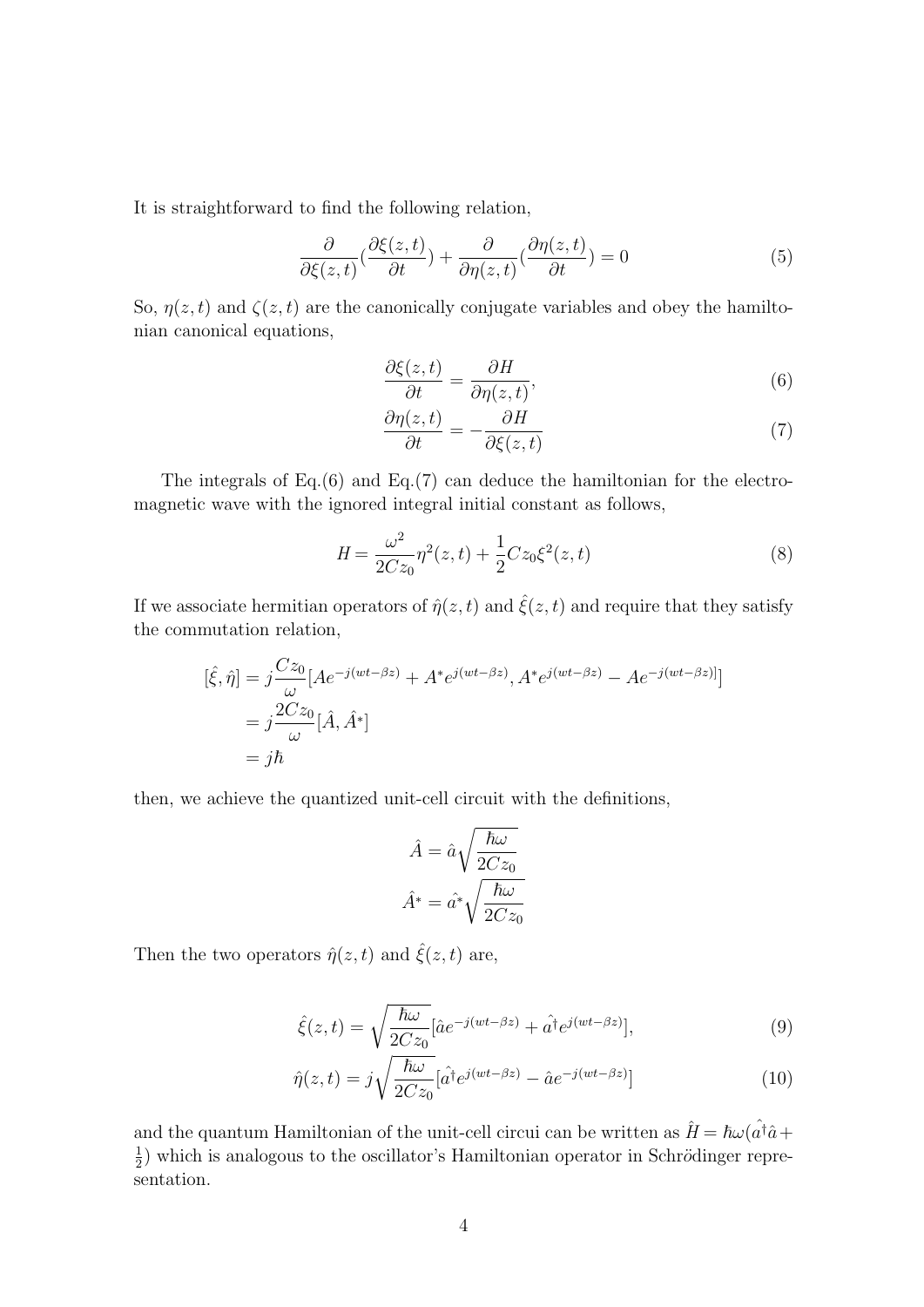As for the equilibrium situation, the so-called thermo field dynamics (TFD) extends the usual quantum field theory to a finite temperature[30], in which the tilde space accompanies with the Hilbert space. The creation and annihilation operators  $\hat{a}^{\dagger}$ ,  $\hat{a}$  associate with their tilde operators  $\tilde{\hat{a}}^{\dagger}$ ,  $\tilde{\hat{a}}$  according the rules [31]:  $[\tilde{\hat{a}}, \tilde{\hat{a}}^{\dagger}] = 1, [\tilde{\hat{a}}, \hat{a}] = [\tilde{\hat{a}}, \tilde{\hat{a}}^{\dagger}] = [\hat{a}, \tilde{\hat{a}}^{\dagger}] = 0$ . The number operators in the Hilbert space and tilde space are read as  $\hat{n} = \hat{a}^{\dagger} \hat{a}$ ,  $\tilde{\hat{n}} = \tilde{\hat{a}}^{\dagger} \tilde{\hat{a}}$ . In this direct product space, the thermal Fock state at finite temperature  $|\hat{n}\hat{n}\rangle_T$  can be built by the thermal Bogoliubov transformation<sup>[31]</sup> through the Fock state at zero temperature  $|\hat{n}\tilde{\hat{n}}\rangle$ :  $|\hat{n}\tilde{\hat{n}}\rangle_T = \hat{T}(\theta)|\hat{n}\tilde{\hat{n}}\rangle$ , where  $\hat{T}(\theta)$  is a thermal unitary operator which is defined as

$$
\hat{T}(\theta) = exp[-\theta(\hat{a}\tilde{\hat{a}} - \hat{a}^\dagger \tilde{\hat{a}}^\dagger)]
$$
\n(11)

the parameter  $\theta$  is the thermal parameter relating the thermal photos  $n_0$  in the thermal vacuum state:  $n_0 = \sinh\theta$ . The thermal photos  $n_0$  and temperature T are ruled by the Boltzmann distribution  $n_0 = [exp(\hbar\omega/k_BT) - 1]^{-1}$ , in which  $k_B$  is the Boltzmann constant.

Then the bosonic operators in TFD can relate each other by the thermal Bogoliubov transformation as following,

$$
\hat{T}^{\dagger}(\theta)\hat{a}\hat{T}(\theta) = \mu\hat{a} + \tau\tilde{\hat{a}}^{\dagger},\tag{12}
$$

$$
\hat{T}^{\dagger}(\theta)\hat{a}^{\dagger}\hat{T}(\theta) = \mu\hat{a}^{\dagger} + \tau\tilde{\hat{a}}\tag{13}
$$

where  $\mu = \cosh\theta$ ,  $\tau = \sinh\theta$ . With the quantum fluctuation of the current  $\langle (\Delta i)^2 \rangle =$  $(\langle \hat{i}^2 \rangle - \langle \hat{i} \rangle^2)$  in the thermal Fock state in Heisenberg picture and the definitions of effective permittivity  $\epsilon$ , permeability  $\mu$  for the unit-cell circuit [29], we deduce the permittivity  $\epsilon$ , permeability  $\mu$  in the thermal Fock state as follows,

$$
\epsilon = C_r - 2^{-\frac{2}{5}} [\hbar \frac{(1+2n)Coth(\frac{\hbar \omega}{k_B T})}{Cz_0^3 \langle (\Delta i)^2 \rangle L_l^{5/2}}]^{2/5},\tag{14}
$$

$$
\mu = L_r - 2^{-\frac{2}{5}} [\hbar \frac{(1+2n)Coth(\frac{\hbar \omega}{k_B T})}{Cz_0^3 \langle (\Delta i)^2 \rangle C_l^{5/2}}]^{2/5}
$$
(15)

where n is the numbers of field photon corresponding to the number operator  $\hat{n}$  in the Hilbert space.

#### 3. Numerical simulations and discussions

Now we investigate the left-handedness of the mesoscopic CRLH-TL. The parameters used in our simulation are listed in Table 1. The order of magnitudes of these parameters are referenced from Ref.[32]. We consider one unit length of the mesoscopic CRLH-TL and set the quantum fluctuation of the current  $\langle (\Delta i)^2 \rangle = 25$ , the field photon  $n=5$  in Fig.2. As mentioned before, left-handedness means the simultaneously negative effective permittivity  $\epsilon$  and permeability  $\mu$  in the same frequency window. As shown in Fig.2, the effective permeability  $\mu$  is negative in all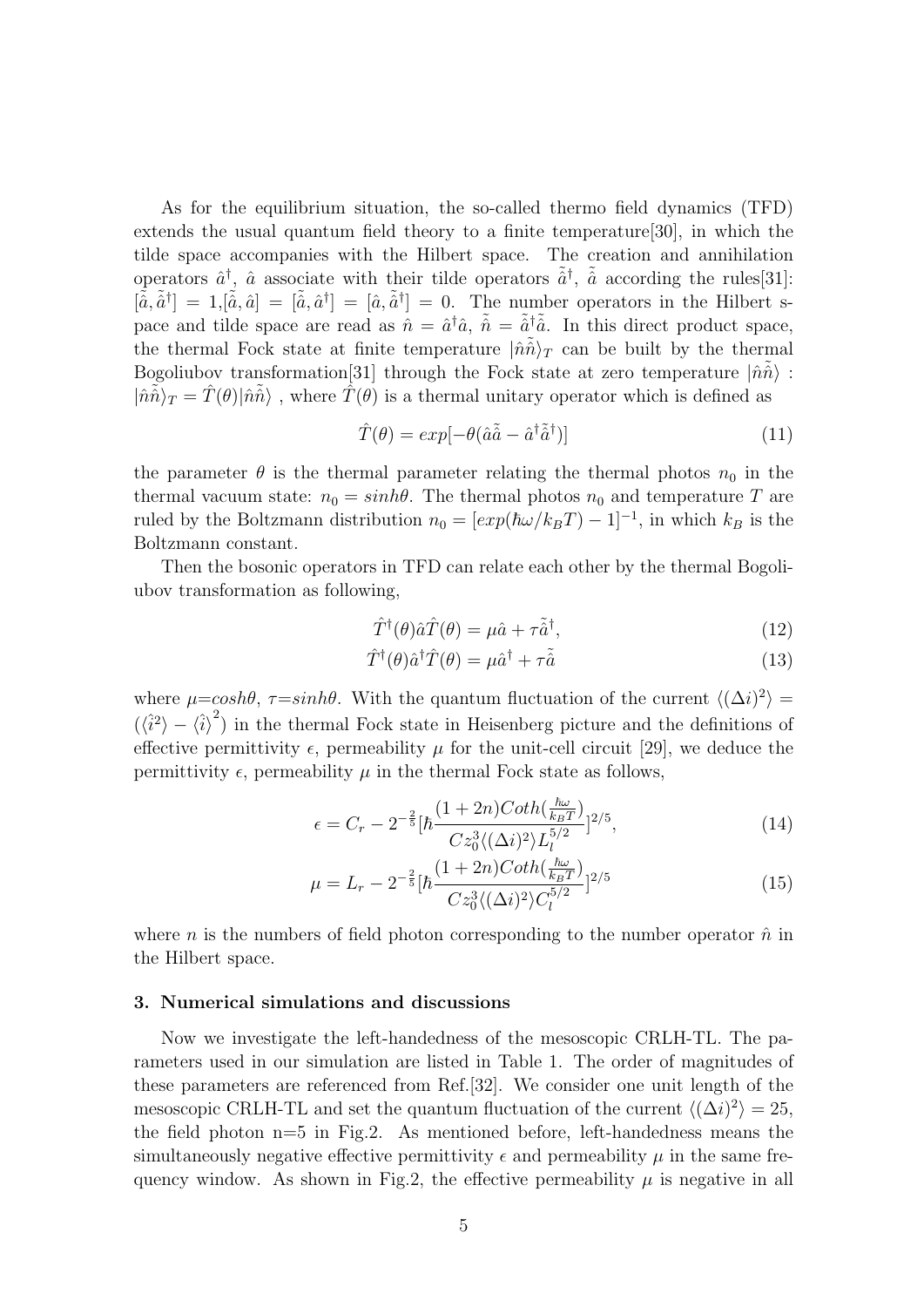Table 1: Parameters for the equivalent unit-cell circuit of the mesoscopic CRLH-TL.

| $\binom{1}{i}$ | $L_1$                                                                                   | $C_r$                  | $L_r$                                           | $\omega$ |
|----------------|-----------------------------------------------------------------------------------------|------------------------|-------------------------------------------------|----------|
|                | Fig.2 148 $\mu$ F 595 $\mu$ H<br>Fig.3 250 $\mu$ F 6.50 mH<br>Fig.4 550 $\mu$ F 1.00 mH | 35mF<br>9.0 mF<br>45mF | $480$ pH<br>$350$ pH<br>$600 \text{ pH}$ 2.9GHz | 2.9GHz   |

frequency bands, as a result the mesoscopic CRLH-TL shows left-handedness in the frequency bands where the permittivity  $\epsilon$  is negative, and shows right-handedness where the permittivity  $\epsilon$  is positive.

It's noted that the frequency ranges for negative permittivity  $\epsilon$  increase when the temperatures enhance from 5K to 150K in Fig.2. And in the lower frequency bands, the negative permittivity  $\epsilon$  are larger than those in the higher frequency band. What's more, the width of frequency bands for negative effective permittivity  $\epsilon$  increases accompanying the temperature increase. We also notice that the lefthandedness, i.e., the simultaneous values of negative effective permittivity  $\epsilon$  and permeability  $\mu$  can achieve surpassing the microwave frequency band, i.e.  $\geq 3GHz$ when the temperature is higher than 85K. Fig.2 shows the left-handedness in the unit-cell circuit of the mesoscopic CRLH-TL succeeding in the lower frequency bands under a higher temperature.



Figure 2: (Color online) The effective permittivity  $\varepsilon$  and permeability  $\mu$  of the mesoscopic CRLH-TL as a function of the frequencies via different temperatures:  $T = 5K$ ,  $T = 35K$ ,  $T = 85K$ ,  $T = 15K$  $150K$ .

The role of the intensity of current field in the mesoscopic CRLH-TL is one major factor for left-handedness. On account of the quantum Hamiltonian of the unit-cell circui is  $\hat{H} = \hbar\omega(\hat{n} + \frac{1}{2})$  $\frac{1}{2}$ , the intensity of the current field can be described by the numbers of the field photon. Profiting from Fig.2, the mesoscopic CRLH-TL operates in the microwave frequency band ( $\omega = 2.9GHz$ ), and the quantum fluctuation of the current is set as  $\langle (\Delta i)^2 \rangle = 1$  in Fig.3. It is noted that the effective permittivity  $\epsilon$  is negative when the temperature surpasses  $170K$  with the weak current field  $(n=1)$ . While the intensity of the current field increases gradually, the left-handedness can acquire at a lower temperature. The effective permittivity  $\epsilon$  can be negative if the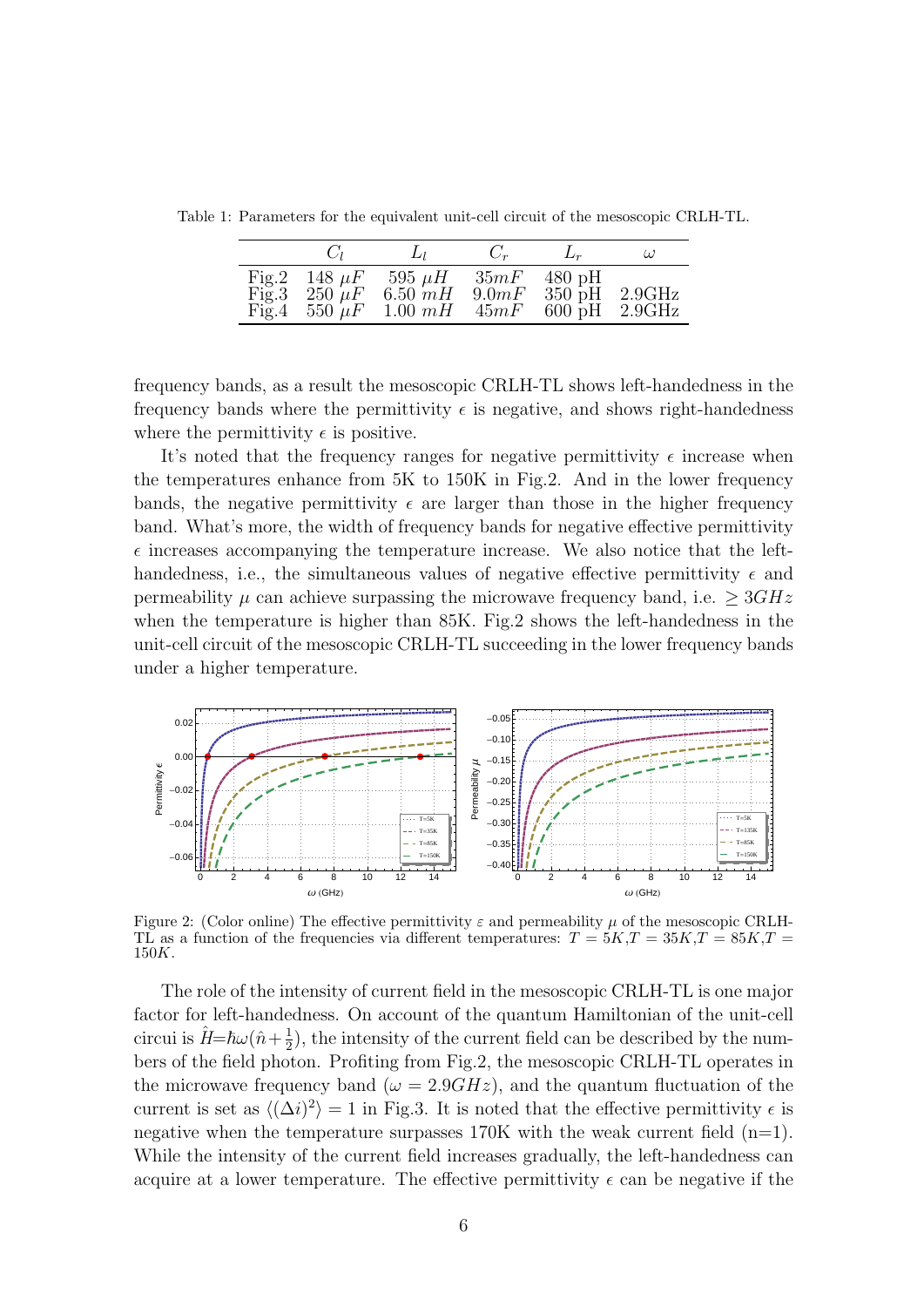temperature surpasses  $40K$  with a stronger current field  $(n=10)$ . Fig.3 shows the fact that the mesoscopic CRLH-TL can be the left-handed material at a higher temperature when the weak current field travels through it, and at lower temperature with a more intense current field.



Figure 3: (Color online) The effective permittivity  $\varepsilon$  and permeability  $\mu$  of the mesoscopic CRLH-TL as a function of the temperatures under different numbers of the microwave field photon n: 1, 3, 6, 10.

The most distinctive quantum feature is the fluctuation of the current field in the mesoscopic CRLH-TL. The effect of the quantum fluctuation at different temperatures on the left-handedness is plotted in Fig.4. The effective permittivity  $\varepsilon$ and permeability  $\mu$  dependent the temperatures are shown by different the quantum fluctuations with the field photon  $n=1$  in Fig.4. As shown in Fig.4, the effective permeability  $\mu$  is negative in all temperature ranges, the left-handedness depends on the temperature ranges where the permittivity  $\epsilon$  is negative. When the quantum fluctuation is weak  $\langle (\Delta i)^2 \rangle = 1.0$ , a more wider temperature range for left-handedness is obtained. In other word, the left-handedness can arise from a low temperature to the room temperature when the fluctuation is weak in the mesoscopic CRLH-TL. However, the left-handedness can be achieved by the large number of the quantum fluctuation  $\langle (\Delta i)^2 \rangle = 4.5$  in a higher temperature environment.



Figure 4: (Color online) The effective permittivity  $\varepsilon$  and permeability  $\mu$  of the mesoscopic CRLH-TL as a function of the temperatures under different the quantum fluctuation of the current  $\langle (\Delta i)^2 \rangle$ : 1.0, 1.5, 3.0, 4.5.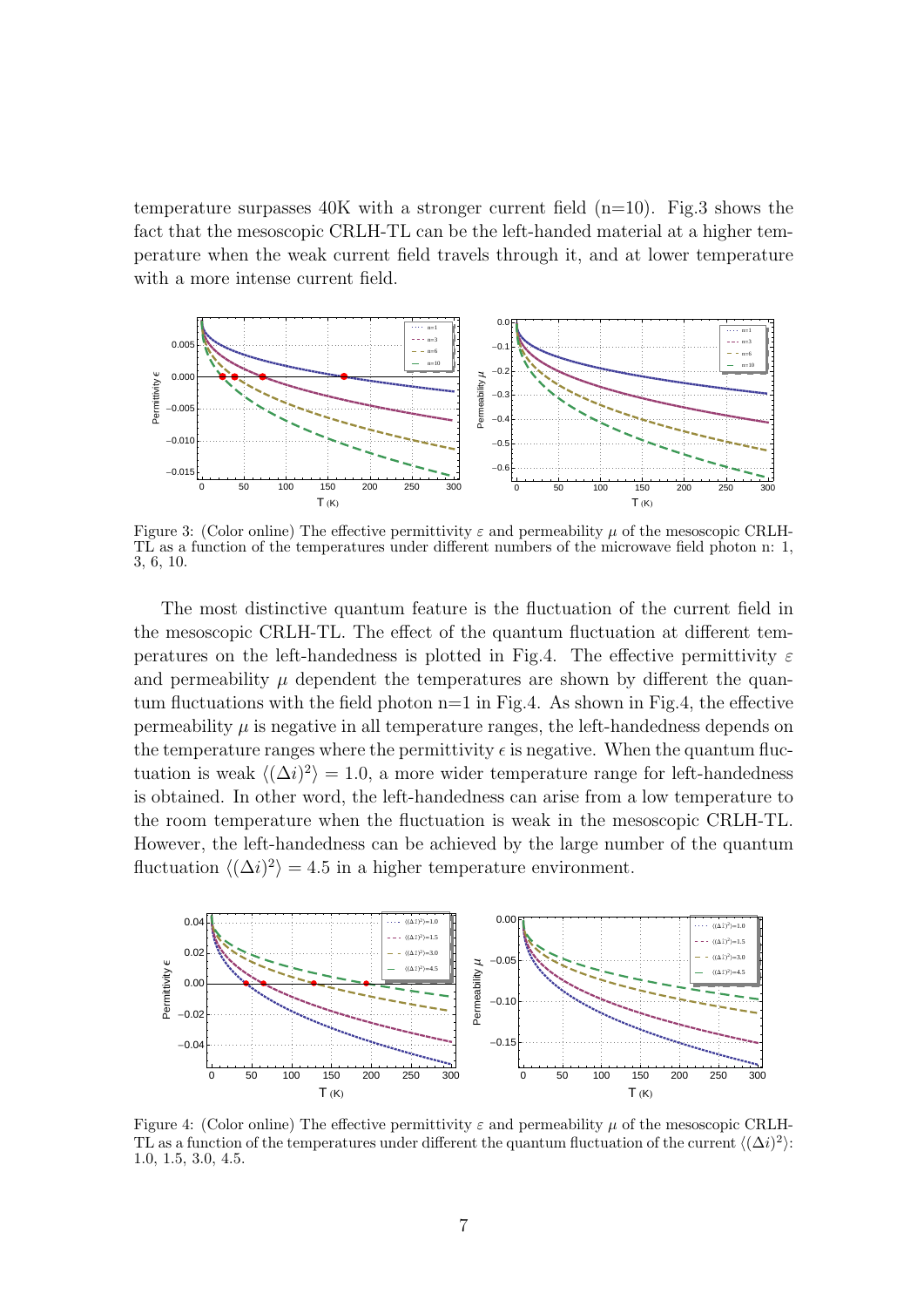Before concluding this paper we would like to point out that the frequency, intensity and fluctuations of the current field with different temperature in the mesoscopic CRLH-TL show the distinct characteristics in the left-handedness. We also remark that the discussion about the left-handedness doesn't relate to the quantum effect of the electronic components in the mesoscopic CRLH-TL, such as  $C_l$  and  $L_r$ ,  $L_l$ and  $C_r$ . How to develop our present studies involving the quantum effect of the electronic components is to be considered in our forthcoming investigations.

### 4. Conclusion

In the present paper, we investigated the thermal effect on the left-handedness of the mesoscopic CRLH-TL, and the quantum thermal effect on the left-handedness can be summarized as: When the weak current field with a lower frequency and large quantum fluctuations travels through the mesoscopic CRLH-TL, the left-handedness can distinctly be achieved in the higher temperature environment. While the intense current field with lower frequency and weak fluctuations facilitates left-handedness at a lower temperature. For these reasons, we think the thermal effect on the lefthandedness of the mesoscopic CRLH-TL deserves further experimental investigation in its miniaturization application.

### Acknowledgment

This work is supported by the National Natural Science Foundation of China ( Grant Nos. 61205205 and 6156508508 ), the General Program of Yunnan Applied Basic Research Project, China ( Grant No. 2016FB009 ) and the Foundation for Personnel training projects of Yunnan Province, China ( Grant No. KKSY201207068 ).

- [1] V. Veselago, Soviet Physics Uspekhi 10, 509 (1968).
- [2] S. C. Zhao, Q. X. Wu, K. Ma, Chin. J. Phys. 54, 756 (2016).
- [3] S. C. Zhao, H. W. Guo, X. J. Wei, Opt. Commun. 400, 30 (2017).
- [4] R. Shelby, D. R. Smith, and S. Schultz, *Science* **292**, 77 (2001).
- [5] V. M. Shalaev, Nature Photon. (London) 1 , 41 (2007).
- [6] J. Kästel, M. Fleischhauer, S. F. Yelin and R. L. Walsworth, *Phys. Rev. Lett.* 99 , 073602 (2007).
- [7] C. García-Meca, J. Hurtado, J. Martí, and A. Martínez, *Phys. Rev. Lett.* 106 , 067402 (2011).
- [8] S. C. Zhao, X. F. Qian, Y. P. Zhang and Y. A. Zhang, Prog. Theor. Phys. 128 , 243 (2012).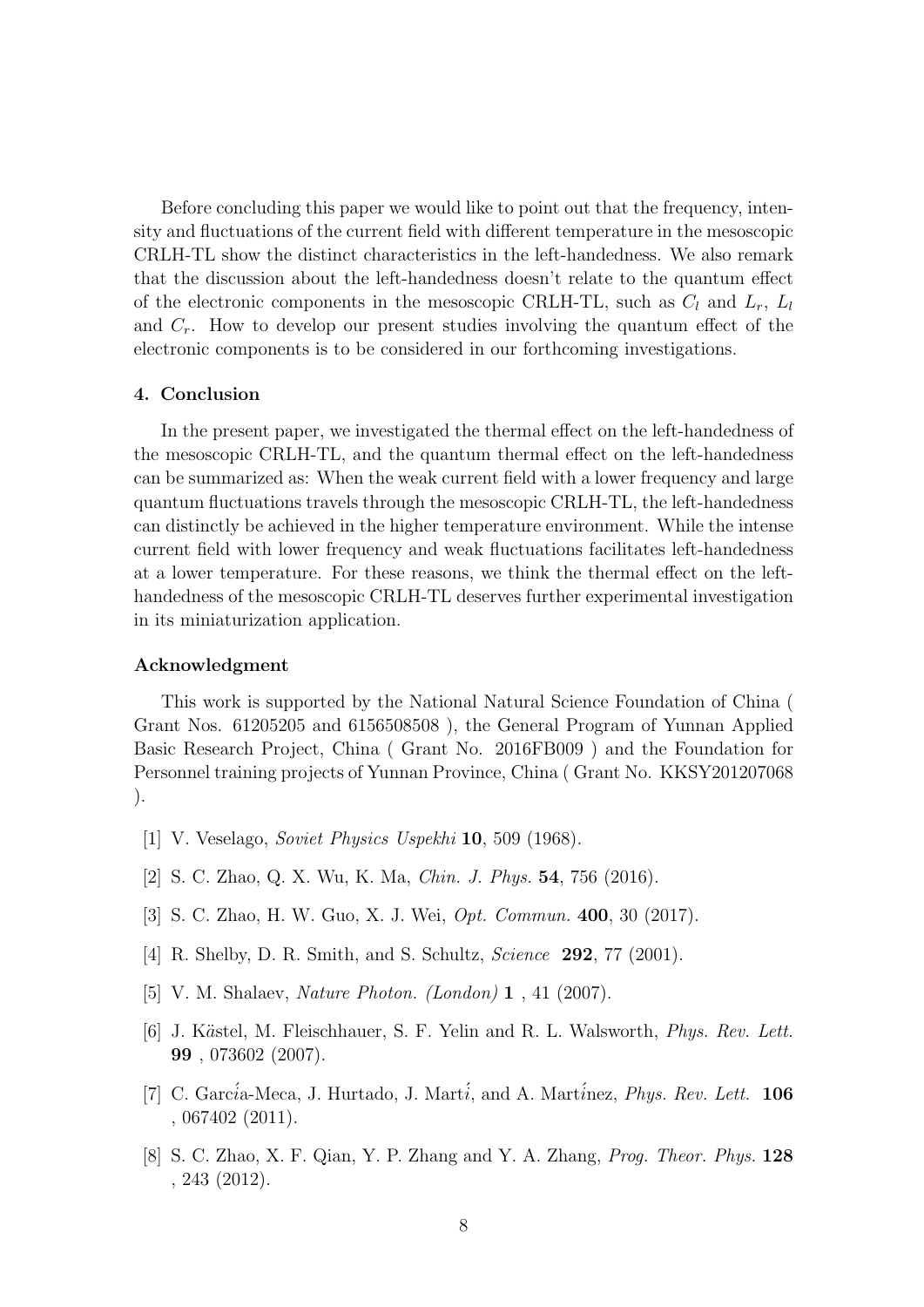- [9] P. Tassin, L. Zhang, T. Koschny, E. N. Economou, and C. M. Soukoulis, Phys. Rev. Lett. 102 , 053901 (2009).
- [10] S. C. Zhao, S. Y. Zhang, Q. X. Wu, J. Jia, Chin. Phys. Lett. 32 , 058104 (2015).
- [11] A. Grbic and G. V. Eleftheriades, Proc. IEEE-AP-S USNC/URSI National Radio Science Meeting 4 (340), (San Antonio, TX, June 2002).
- [12] A. A. Oliner, URSI Digest, IEEE-AP-S USNC/URSI National Radio Science Meeting 41, (San Antonio, TX, June 2002).
- [13] C. Caloz and T. Itoh, Proc. IEEE-AP-S USNC/URSI National Radio Science Meeting 2 (412), (San Antonio, TX, June 2002).
- [14] C. Caloz, H. Okabe, T. Iwai, and T. Itoh, URSI Digest, IEEE-AP-S US-NC/URSI National Radio Science Meeting,(224), (San Antonio, TX, June 2002).
- [15] G. P. Veldes, J. Cuevas, P. G. Kevrekidis, and D. J. Frantzeskakis, Phys. Rev. E 88 , 013203 (2013).
- [16] F. Bongard, H. Lissek, and J. R. Mosig, Phys. Rev. B 82 , 094306 (2010).
- [17] H. Esfahlani, S. Karkar, H. Lissek, J. R. Mosig, Sci. Rep. 6 , 618911 (2016).
- [18] S. J. Wei, Q. Y. Feng, Sci. Chin. **56**, 120413 (2013).
- [19] N. Apaydin, K. Sertel, J. L. Volakis, IEEE Transactions on Antennas and Propagation 62 , 2954 (2014).
- [20] W. P. Cao, Y. N. Cao, S. M. Li, B. B. Li, 11th International Symposium on Antennas, Propagation and EM Theory (ISAPE) 56, 145 (2016).
- [21] J. C. Flores, *Phys. Rev. B* **64**, 235309 (2001).
- [22] J. S. Wang, J Feng, M. S. Zhan, Phys. Lett. A 281 , 341 (2001).
- [23] S. Zhang, Y. H. Liu, *Phys. Lett. A* **322**, 356 (2004).
- [24] Y. H. Ji, H. M. Luo, Q. Guo, Phys. Lett. A 349 , 104 (2006).
- [25] Y. H. Ji, *Phys. Lett. A* **372**, 3874 (2008).
- [26] S. C. Zhao, H. W. Guo, X. J. Wei, Opt. Quant. Electron. 49 , 222 (2017).
- [27] S. C. Zhao, X. J. Wei, Q. X. Wu, Superlatt. Microstr. 105 , 209 (2017).
- [28] G. V. Eleftheriades, O. Siddiqui, and A. K. Iyer, IEEE Microw. wireless components lett. 13 , 51 (2003).